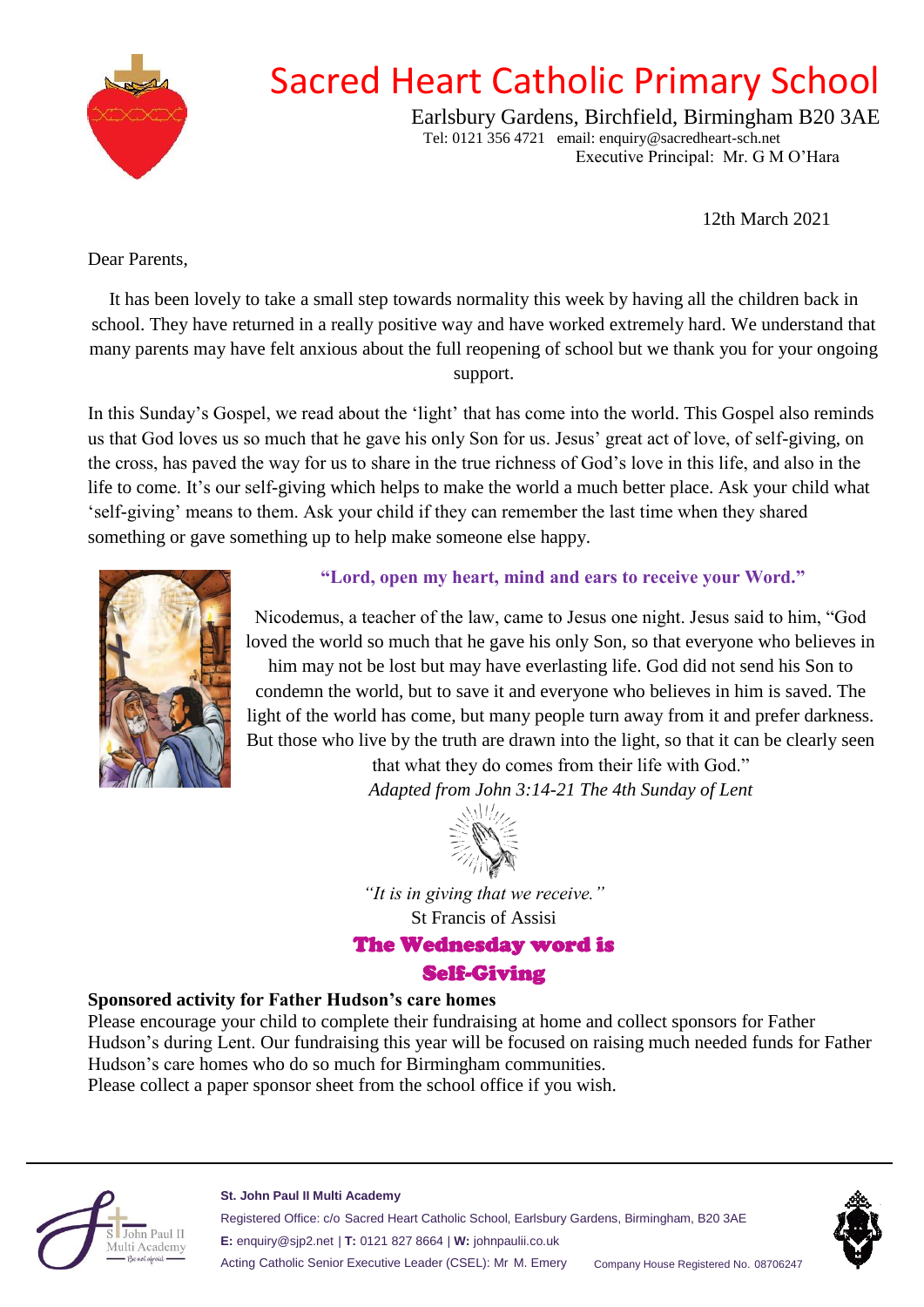

# Sacred Heart Catholic Primary School

Earlsbury Gardens, Birchfield, Birmingham B20 3AE Tel: 0121 356 4721 email: enquiry@sacredheart-sch.net Executive Principal: Mr. G M O'Hara

## **St Patrick's Day**

On Wednesday 17<sup>th</sup> March, we will be celebrating the Feast of St. Patrick who brought Christianity to Ireland and taught us so much about the Holy Trinity. We would like the children to come dressed in green or wearing an item of green clothing on this day for a donation of 50p towards our Father Hudson's appeal.

### **Reading at home**

We hope children have enjoyed taking reading books home after such a long time. As the letter sent on Monday stated, it is so important for the children to read, and enjoy reading, every night at home. If you need any advice with supporting your child with their reading then always please speak to your child's class teacher.

Please ensure reading books are brought to school **every day.**

### **School Uniform**

Thank you to all parents for ensuring that children have returned to school looking so smart in their winter uniform this week. We appreciate that children may have had sudden growth spurts since Christmas and may have grown out of some uniform. Please can parents ensure that new uniform is purchased before by Easter if children require new items. Please see the school website (*information for parents Section*) for ordering.

### **Parking around school**

We have always had a wonderful relationship with local residents around school. However, there have been some very unpleasant incidents involving some parents parking across driveways and blocking access to homes which has resulted in residents feeling very frustrated. Please be respectful when parking outside school and be mindful of where you should and should not park.

### **Gospel Virtues**

This half term, the children are learning to be attentive and discerning. They are growing to be attentive to their experience and to their vocation; and discerning about the choices they make and the effects of those choices.

Congratulations to the following children for living out these virtues: Aryan, Abdul-Rahman, Grace, Wamiri, Amiyah, Tiana Li and Alyssa-Jai.

### **Commendations**

The following children have been commended by their teachers and teaching assistants for their wonderful work in school:

Angelo, Adeola, Is'Haq, Eliza, Liban, Clarissa and Charis.



#### **St. John Paul II Multi Academy**

Registered Office: c/o Sacred Heart Catholic School, Earlsbury Gardens, Birmingham, B20 3AE **E:** enquiry@sjp2.net | **T:** 0121 827 8664 | **W:** johnpaulii.co.uk Acting Catholic Senior Executive Leader (CSEL): Mr M. Emery Company House Registered No. 08706247